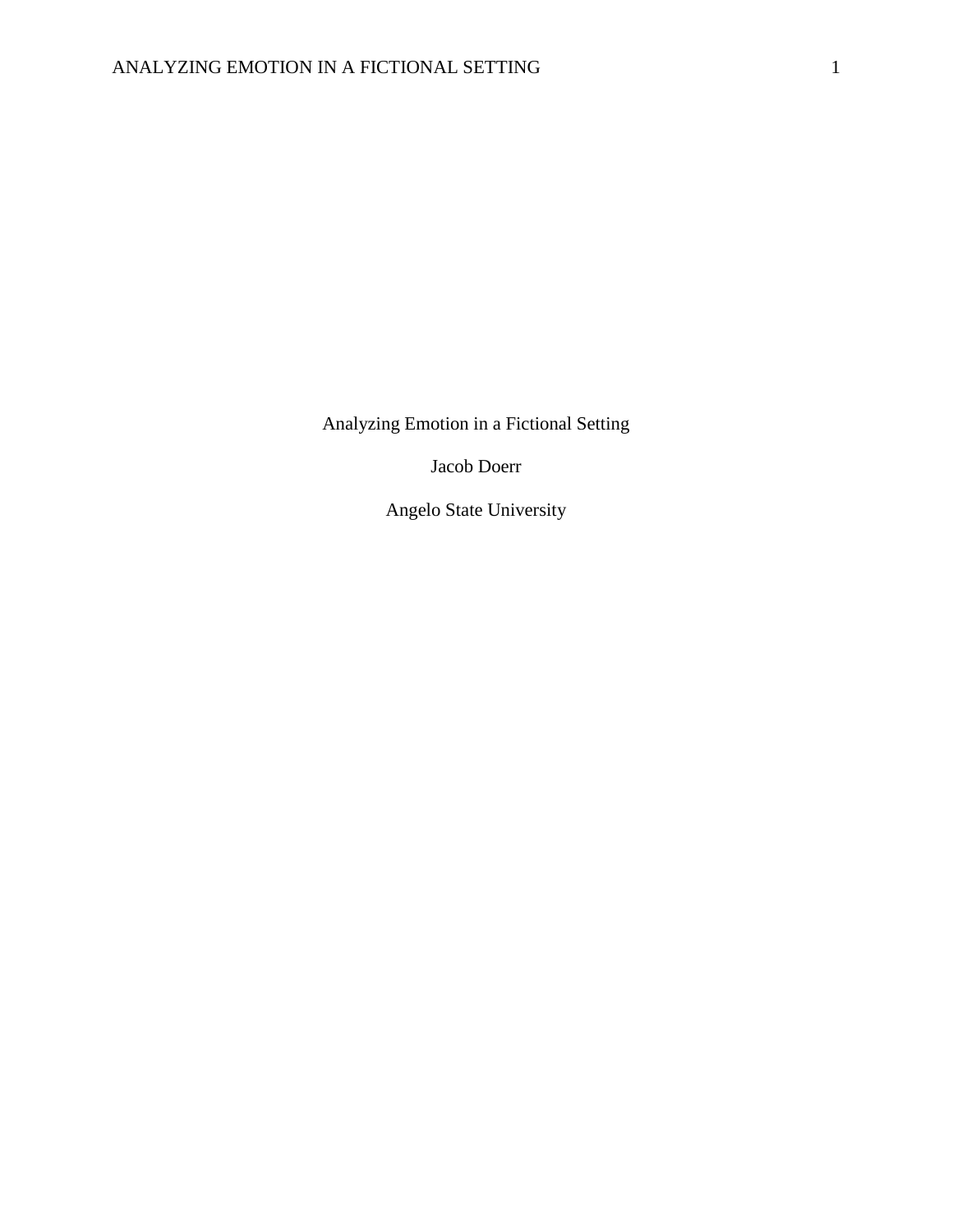## Analyzing Emotion in a Fictional Setting

The purpose of this study was to determine anxiety levels in response to fictional settings in which the participants would in theory be experiencing anxiety due to the Spotlight Effect. The Spotlight effect is a phenomenon that in which people tend to believe they are being noticed more than they really are (Thomas Gilovich et al., 2000). We used a questionnaire survey based on a Likert scale. Furthermore, this study is trying to find if there is a correlation between the amount of anxiety/Spotlight effect and students college classification during the undergraduate years. This kind of research is important and can help us understand the differences in anxiety and Spotlight effect within the different student classifications. For example, if freshman show more signs of Spotlight effect than those who are classified as sophomore, juniors, and seniors then we can conclude that it is possible that freshman might have more symptoms of Spotlight effect due to the fact that they might not have as much experience and time in a college setting than their peers who have more hours and classes.

As background literature there are 3 articles to help back the Spotlight effect. One with Gilovich et al. (2000) which hypothesized that there was an existing "Spotlight effect" by using five different tests. The first study of this research did an experiment in which the target participants were required to wear embarrassing t-shirts while entering the room full of other participants which were given the title of observer. They scheduled 6 observers for each session. They ended up with one session with 6 observers, five sessions with 5, seven sessions with 4, and one session each with 3 and 2. When the observers arrived, they were led to a laboratory room and asked to take a seat at a long table in the center of the room, all which were forced to take seats facing the doorway since all of the seats were on one side of the table. Then the experimenter told them that they would start to fill out a questionnaire which they worked on as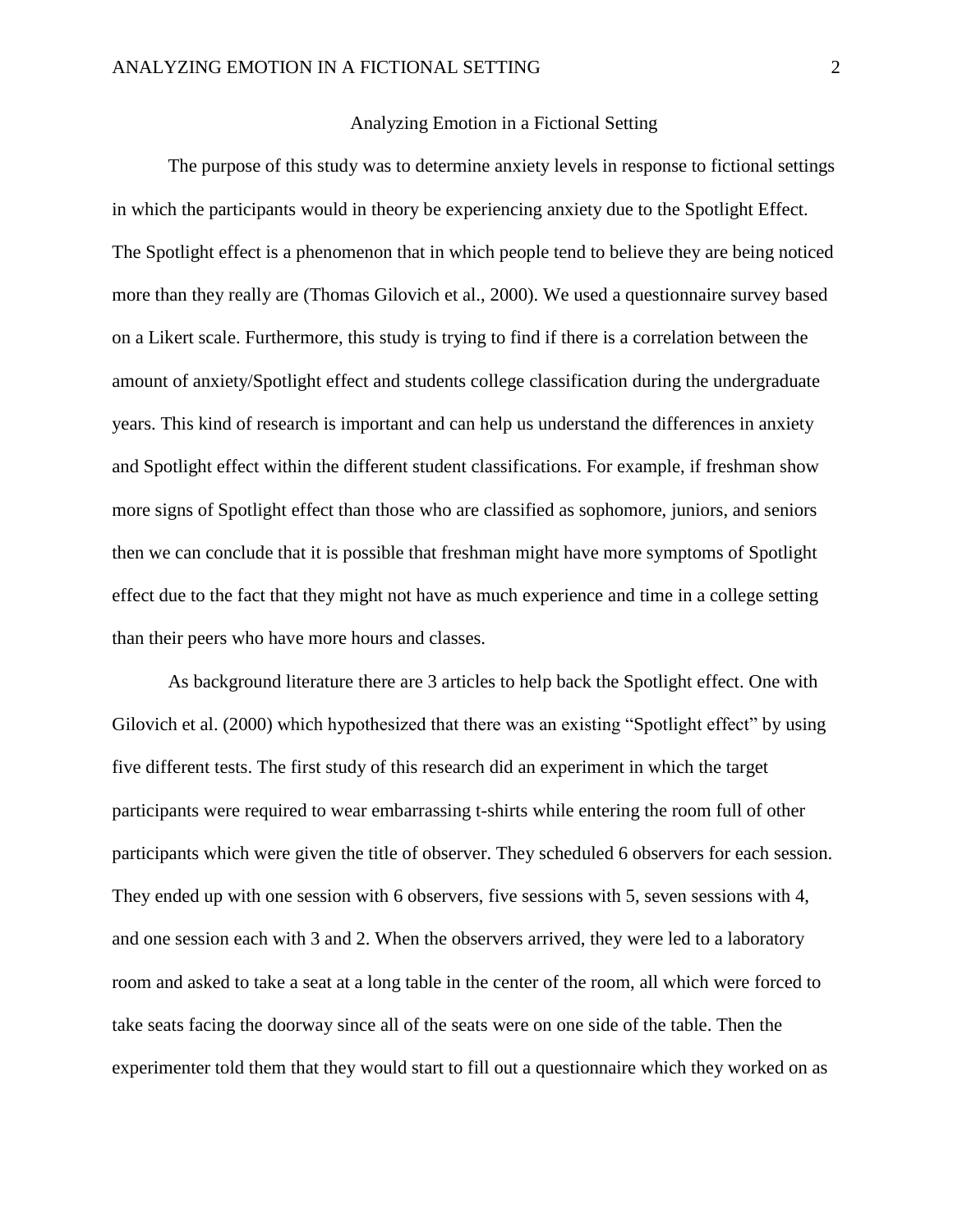the experimenter sat idly by. While the target participant arrived 5 mins later, they were led to another room and told that he needs "to put on this shirt" which he was then handed a shirt (21cm x 24cm) and consisted of a picture which had singer Barry Manilow's neck and face on the front of it. Interviews with pretest participants confirmed that they would also believe it would be embarrassing to wear a t-shirt that had Barry Manilow's face on it which made it reliable for this test. The second experimenter then brought the target to the room with the observers and told them to knock on the door so another experimenter could "guide you through the rest of the experiment". The target was invited into the room and told to sit on the other side of the table facing towards all the observers. However, just before the target is about the sit the experimenter who had greeted our target initially states, "on second thought" the others are too far ahead perhaps it would be best if the target waited outside for a moment. Then which the experimenter who has greeted the target initially joins him in the hallways and explains that the experiment is focused on "incidental memory, or people's awareness of things they are not told to pay attention to …. I would like to begin by asking you a number of questions to assess your incidental memory and your intuitions about other people's memory (p.212)." They started with "how many of the\_\_ people in the room you were just in would be able to tell me who is on your T-shirt?" While it was also made clear that the experimenter does not count toward that number. The first experimenter individually asked the observers whether they noticed who was on the shirt of the target participants. This study did show that the target participants experienced the Spotlight effect by predicting how many observers would accurately guess who was on the t-shit. While they predicted that the target participant would think more observers would notice who was on their shirt than there actually was did indeed come true to help support their claim.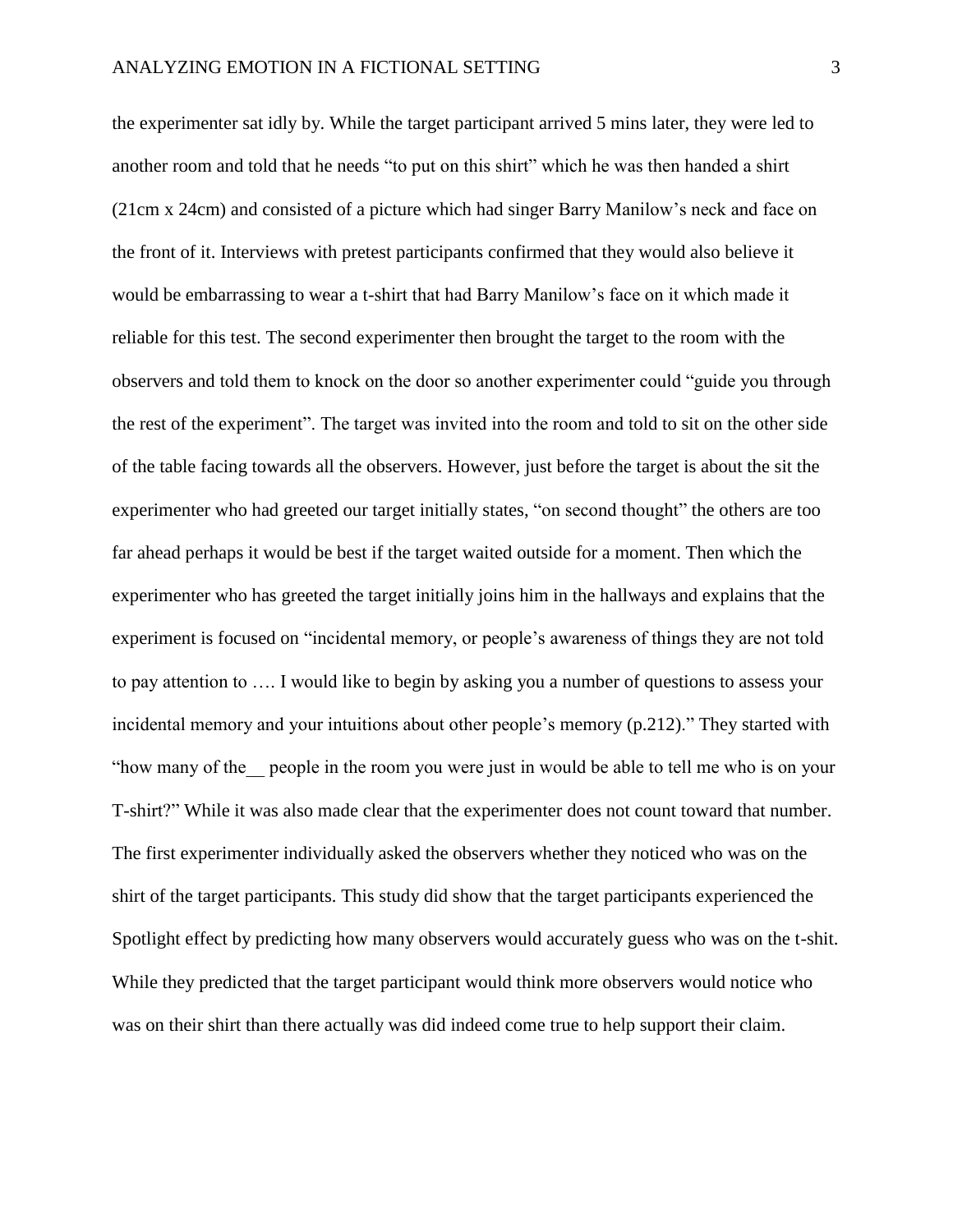The second article was conducted by Gilovich, Kruger, and Medvec (2002). The study they used 3 different tests which consisted of physical appearance, video game performance, and athletic accomplishments. With these tests in place, they predicted "that individuals tend to overestimate how variable their performance appears in the eyes of others (p.93)." For the first test the experimenter arrived unannounced after several weeks in order for students to get a sense of the others students' physical attractiveness. He explained a phenomenon in which people can have bad or good days in terms of physical appearance. Then he passed out rating sheets and asked everyone to "rate everyone in the class in terms of what type of day they are having. Keep in mind, we are NOT asking you to rate how attractive everybody is. Rather, we are asking you to rate everyone only in terms of how good a day they are having relative to their own other days (p.94)." Participants were using a 7-point Likert scale in which 1 indicated "much worse than average" and 7 "much better than average" while 4 was "perfectly average day." Participants also were asked "rate yourself as you feel other members of the class would rate you. Indicate as accurately as you can how you think the other people in the class would see your appearance today relative to your appearance on other days (p.94)." As predicted the results did show that the students failed to appreciate the extent of which the thoughts and attention of others are elsewhere.

The third and final article that will help back this work was conducted by Brown and Stopa (2006). This was a between-subjects design in which participants were either in the high or low social-evaluative condition. In the high social-evaluative condition, the participants would perform a brief memory task which was also openly videotaped and were told that they would be evaluated by a group of experts in communication skills. The participants in the low socialevaluative condition did the same memory task but were told that the experimenter was only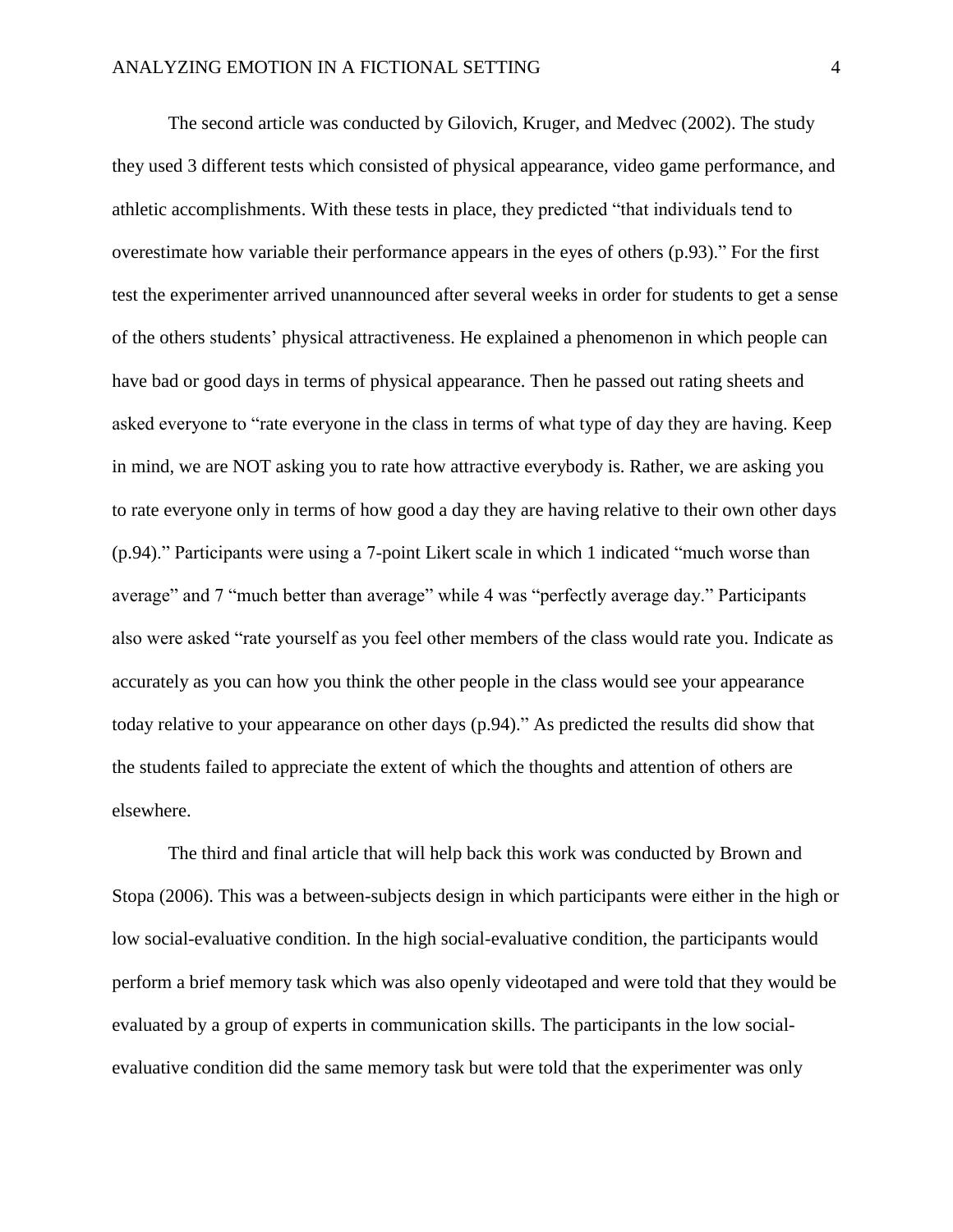interested in coding the number of significant events they could recall. Instead of being openly recorded like the high social-evaluative condition the participants in the low-evaluative condition were secretly recorded with a hidden camera. Participants then completed the SATP-Q, as well as measures that assessed fear of negative evaluation and depression. They got an independent assessor, who was blind to the experimental conditions who watched the videotapes and task performances while completing an assessor's version of the SATP-Q. They predicted that the participants in high social conditions would report higher levels of the Spotlight effect than those who are in the lower social conditions. As predicted, they found that the participants in high social conditions reported higher levels of the Spotlight effect than those in low social conditions.

Finally, we predicted that the correlational design would be negative meaning as college grade level increases, Spotlight anxiety will decrease. We believe this because as college students start attending class, they will become more attuned to their surrounding and anxiety as they go through more classes and mature in student classification. For example, freshman should show the most signs of Spotlight effect anxiety and as the student classification goes up to sophomore, juniors, and seniors should see decreases of Spotlight effect anxiety throughout the students who have had more hours and time in a college environment.

## **Method**

#### **Participants**

In this study there were a total of 116 students of which 14 were male, 101 were female, and 1 were non-binary. While the ages of our participants ranged from 18 to 29 (*M* = 19.48, *SD* = 1.867). Our Participants consisted of 50% Freshman, 25% Sophomore, 14.7% Juniors, and 10.3% Seniors. Gender percentages consisted of 12.1% Man, 87.1% Women, and .9% Non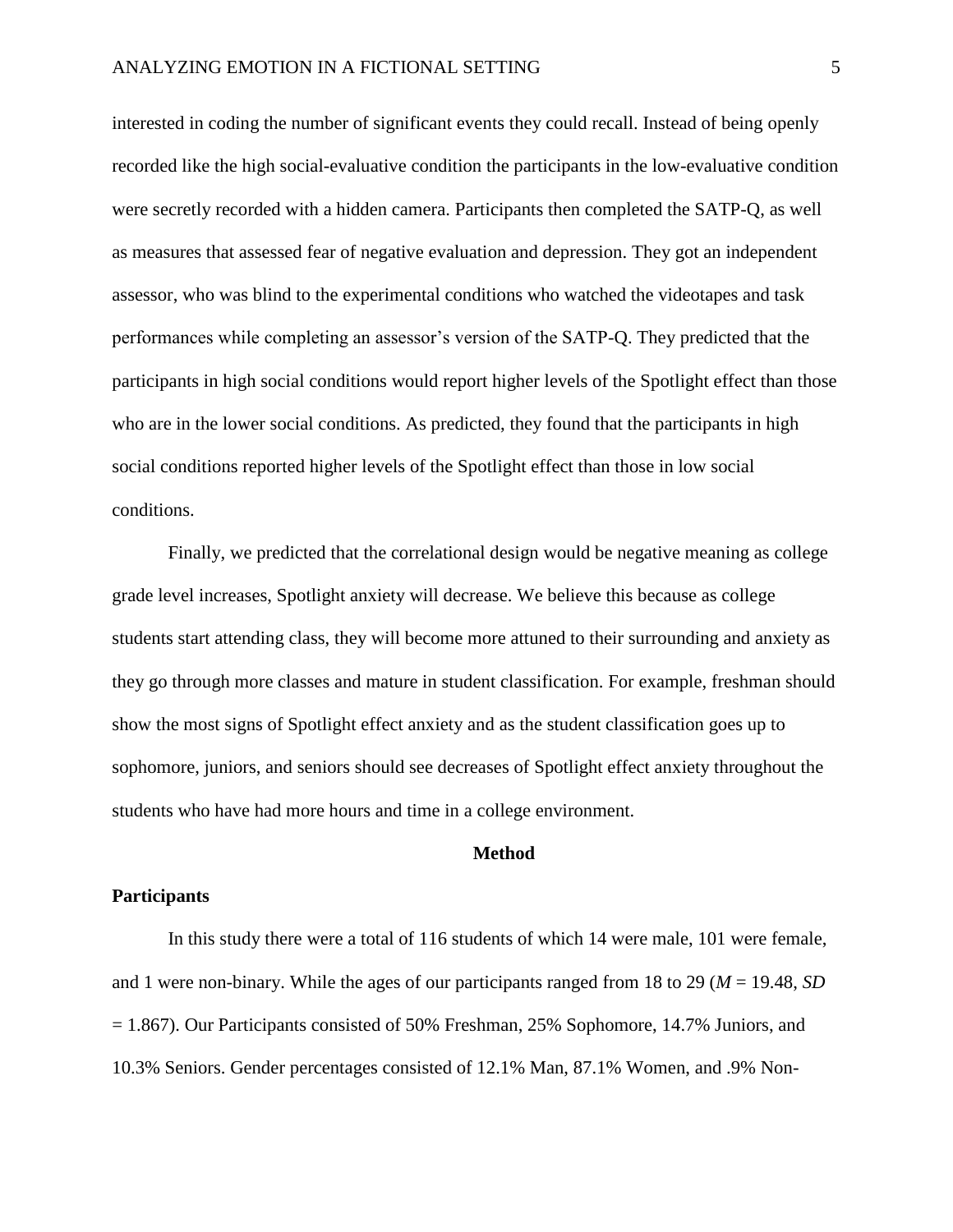binary. Our percent on race consisted of .9% Native American, 1.7% Asian, 4.3% African American, 48.3% Caucasian, 37.1% Hispanic, 6% Biracial, .9% Other, and .9% prefer not to answer. Participants were recruited through Sona, an online recruiting tool used by the psychology department.

### **Design**

This research is a correlational design which aims to measure Spotlight Effect anxiety within different student classifications. Since we are comparing the Spotlight Effect within student classifications that means we are trying to find a correlation which seeks to see if students in the early stages of college show more symptoms of the Spotlight Effect than those who have been in school longer.

#### **Measures**

We used a questionnaire survey that we created in order to measure Spotlight Effect symptoms between different student classifications. We had a total of 13 questions that were on a Likert scale of 1-7 with 1 being not anxious at all and 7 being extremely anxious. Some examples of questions asked include: "*You get to class ten minutes late and you have to walk to your seat while the professor lectures. It is week five of class. On a scale of 1-7, with 1 being not anxious at all and 7 being extremely anxious, how would you rate your anxiety in this scenario?"* and "*You believe you are having a bad hair day. On a scale of 1-7, with 1 being not anxious at all and 7 being extremely anxious, how would you rate your anxiety in this scenario?"* Our demographics consisted of student classifications in college such as Freshman, Sophomores, Juniors, and Seniors since we wanted to see if there was a correlation between classification and Spotlight effect symptoms.

#### **Procedure**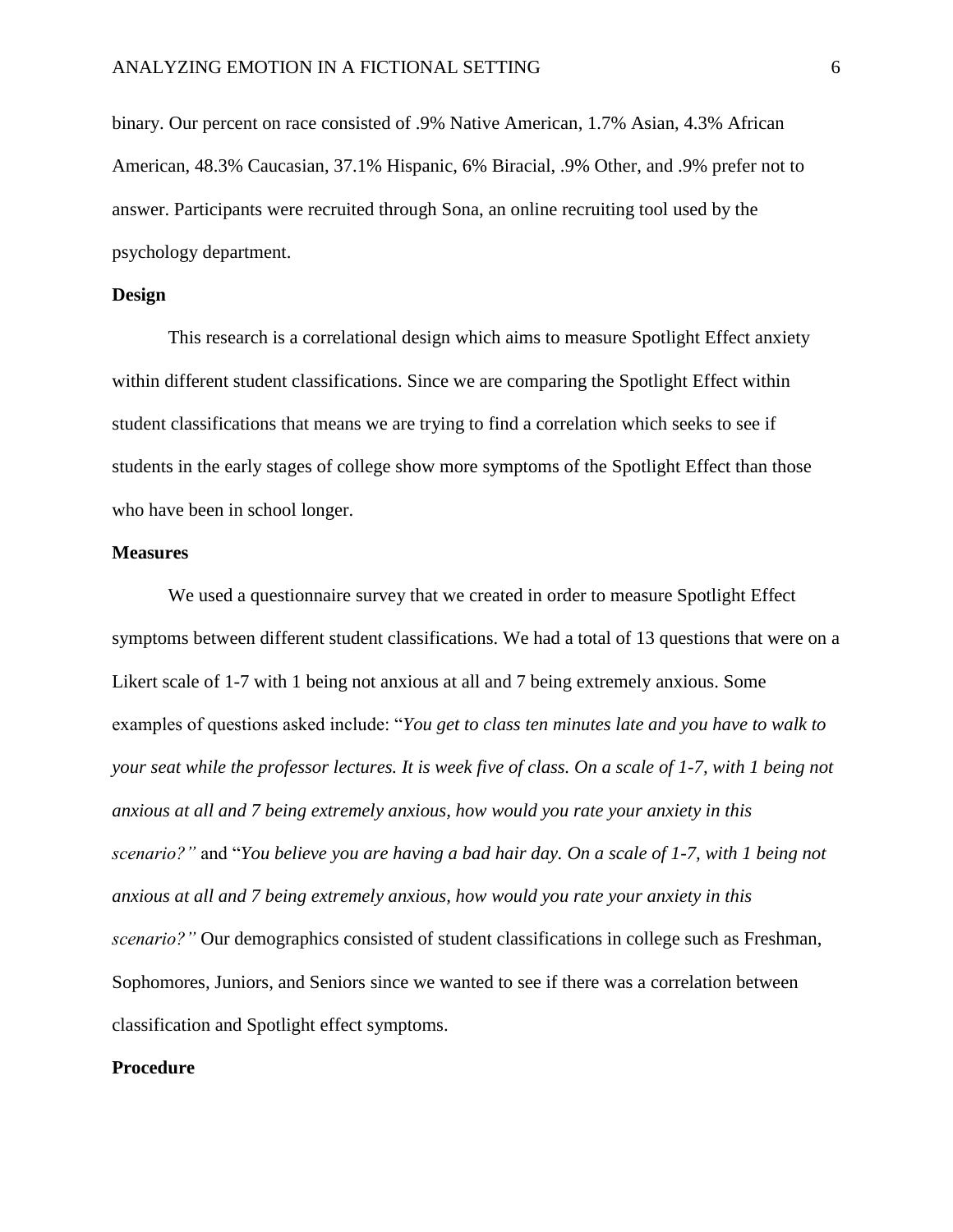We recruited our participants through Sona, which is an online recruiting tool used by the psychology department. We then collected the data using online software from the program Qualtrics, which is a secure platform for collecting data online. To start, our participants will first need to complete an online consent form. From there, they will be presented with our survey. After completion they will be presented with the debriefing page that thanks them and gives them more information about the study and included references for related articles and contact information for our faculty adviser in case they had any questions.

#### **Results**

In this research I predicted that the students of Angelo State University who are classified as Freshman would show more symptoms of Spotlight Effect while the symptoms would decline as they become Seniors. To test this, I used an independent samples t-test to compare Spotlight Effect symptoms between Freshman ( $M = 4.31$ ,  $SD = .99$ ) and Seniors ( $M = 4.65$ ,  $SD = .84$ ) and found that were was no significant difference  $t(68) = -1.10$ ,  $p = .28$ . In other words, my hypothesis was wrong since there is no difference found. Even though we did not predict genders we did find a difference between males ( $M = 3.70$ ,  $SD = 1.18$ ) and females ( $M = 4.5$ ,  $SD = .88$ ) and the difference that was found  $t(113)=2.98$ ,  $p=.004$  shows that females students are showing more spotlight effect symptoms than male students at Angelo State University.

#### **Discussion**

We predicted that Freshman students would show more spotlight effect symptoms than Seniors at Angelo State University. Ours results concluded that there was no significant difference between the two. When looking at the differences between males and females we did find that females do show more signs of Spotlight Effect anxiety, but this was not something we were trying to predict. I believe that our procedure was flawed when comparing it to our research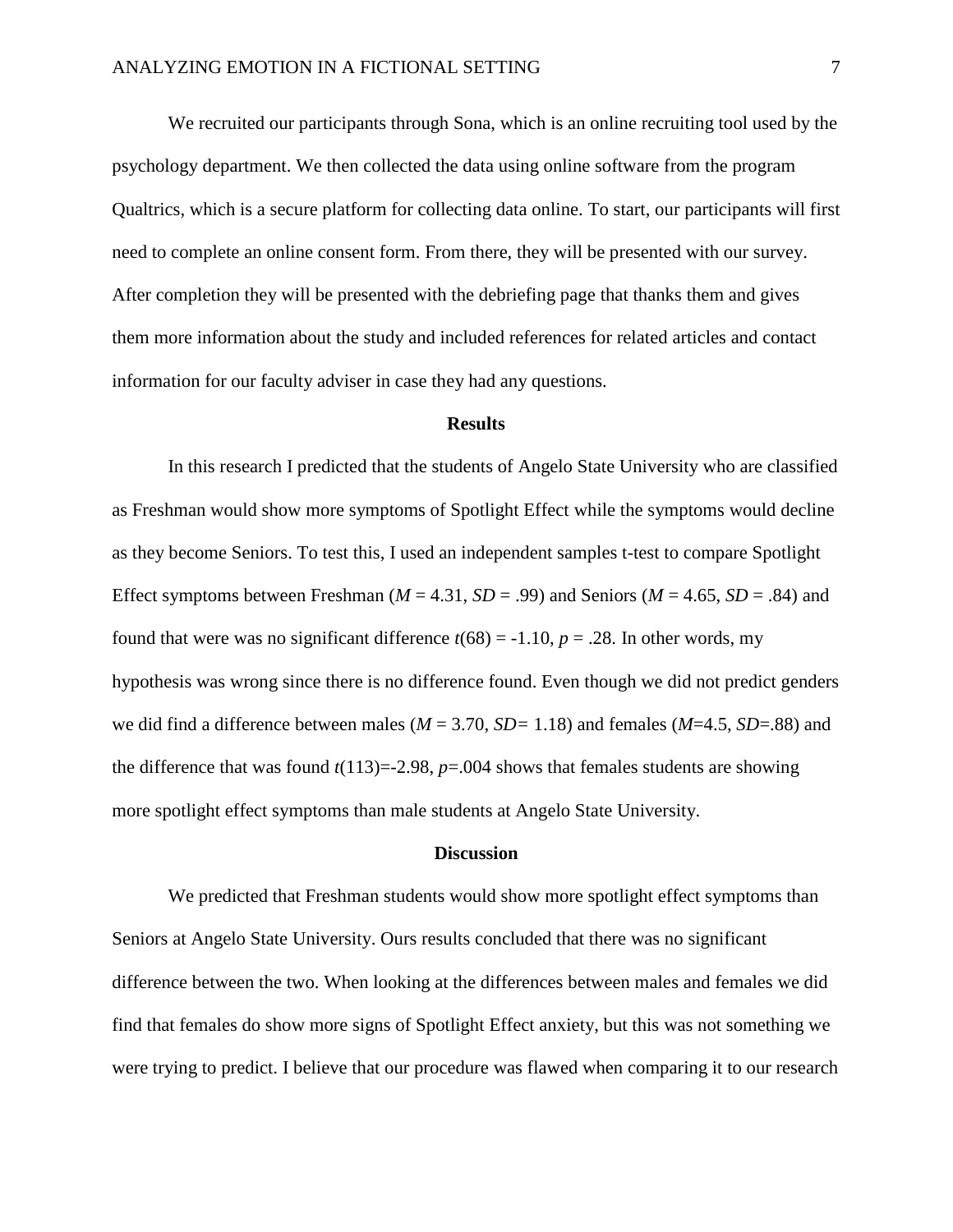background. This is because research like Gilovich et al. used an experimental design in which they asked students questions and made them wear or rate things such as athletic ability. We stuck with a questionnaire design that also did not have reverse scores which should of also been in mind.

The limitation to our study shows when comparing the demographics such as men (14) to women (101) and same with Freshman (58) and Seniors (12). I feel as our stats might not be accurate just because we do not have a good number of men or seniors to really compare the numbers for it to be super reliable. I believe that an experimental design of some sort would have been the best option when trying to find Spotlight Effect but since we had a questionnaire design test, we should have added reverse scores just to test if there would be a difference. If researchers want to look more into Spotlight Effect, then they should stick with experimental designs since most background literature that backs it uses that kind of test.

This research is good because we are looking to see if there is a population of students who are struggling the most with Spotlight Effect. While being able to see which groups of demographics struggle the most it might be able to help us piece why that group of people feel the most Spotlight Effect compared to others.

Spotlight Effect is something that we found very interesting when considering that college students have a possibility to deal with it on a everyday basis. I find it interesting to think that a person feels as there might be others focused on them which in turn gives them anxiety and makes them worry. While forgetting about how others have their own lives and probably do not care much about what others are doing. As I do believe some people experience Spotlight Effect more than others, I think it is important to try to help those who struggle and think that they are almost being judged in moments when people probably do not really care.